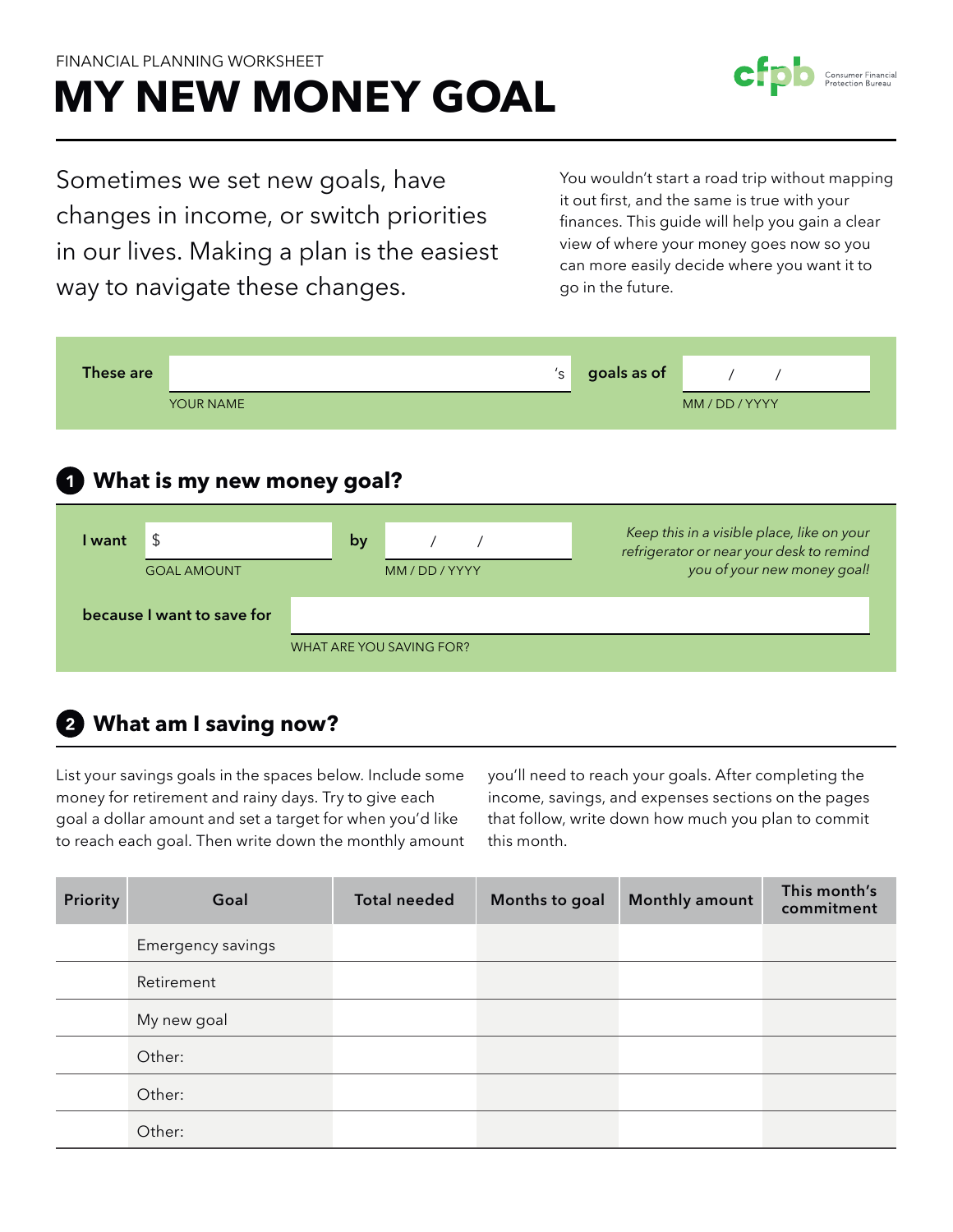## **What are my sources of income?**

List your sources of income. Include wages, salary, tips, government benefits, investment income, etc. List your actual take-home pay for last month in the **month 1** column.

Under **month 2**, list the income you expect for this month. Enter any difference between the two. At the end of this month (**month 2**), write down your actual income and compare it to the amount you expected.

| Source | Month 1 | Month 2 | <b>Difference</b> | Actual |
|--------|---------|---------|-------------------|--------|
|        |         |         |                   |        |
|        |         |         |                   |        |
|        |         |         |                   |        |
|        |         |         |                   |        |
|        |         |         |                   |        |
|        |         |         |                   |        |
|        |         |         |                   |        |
|        |         |         |                   |        |
|        |         |         |                   |        |
| Total  |         |         |                   |        |

### **What are my expenses?**

List your expenses by category in the **expense** column in the table on right. Continue your list on additional sheets of paper if more space is needed.

Here is a list of sample expenses to help get you started. Create your own categories as needed.

- § **Home** mortgage, rent, utilities, telephone, maintenance.
- **Debt** credit cards, loans.
- **Food** groceries, restaurants, take-out, coffee, snacks.
- **Family** day care, child support payments, alimony payments, tuition, school supplies, activities, clothing, laundry and dry cleaning, allowances, toys.
- **F** Transportation fuel, parking, tolls, public transportation, maintenance, car insurance.
- § **Health** doctor visits, dentist, medications, insurance, personal care items, gym memberships.
- **Entertainment** movies, events, books, subscriptions, music, and movie or game rentals.
- § **Miscellaneous** charity or tithes, gifts, pet food and supplies.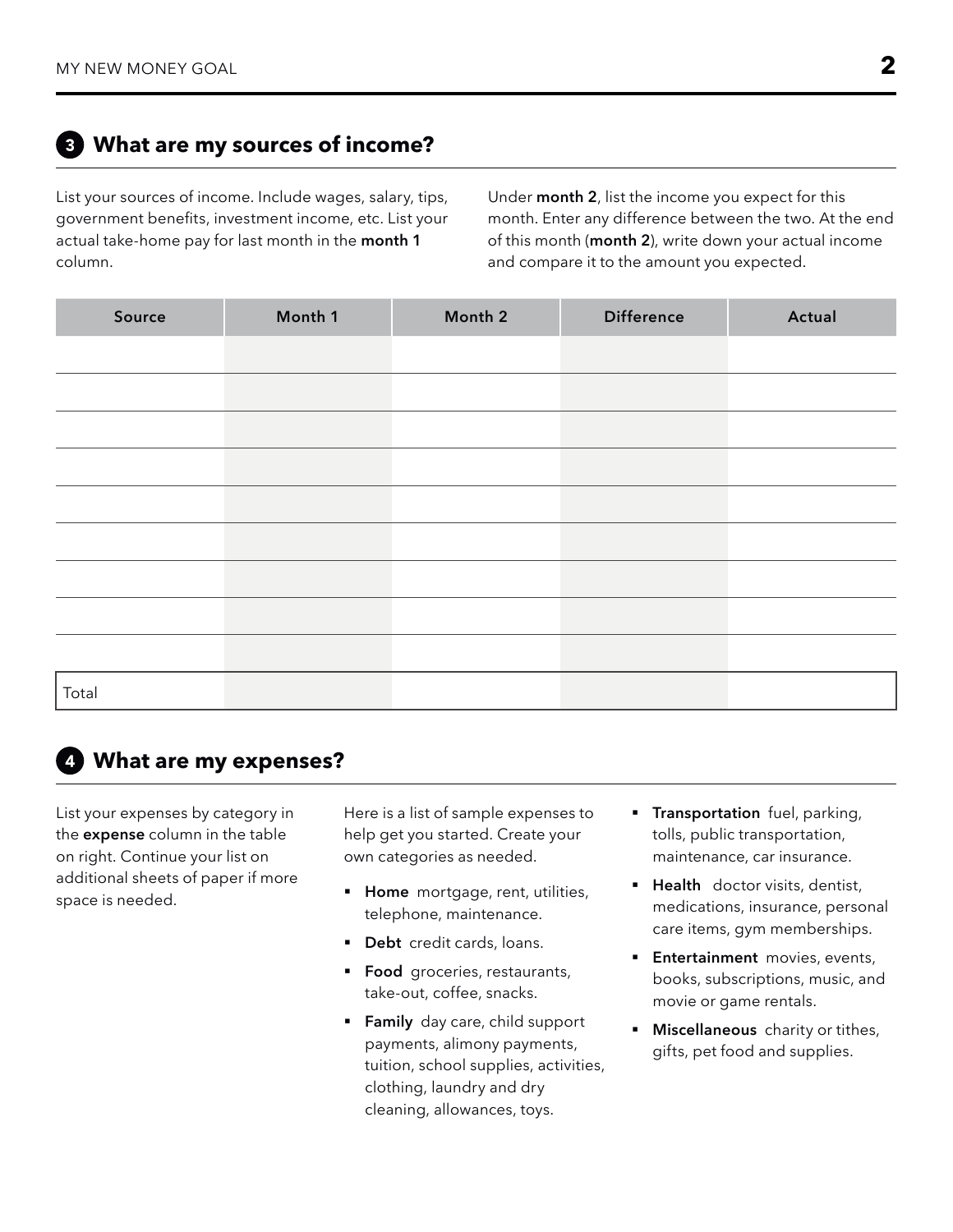## **What are my expenses?** *(CONTINUED)*

In the **month 1** column, list your actual expenses for last month. When you're done, go to step 5, on next page, to compare last month's income and expenses.

| Expense | Month 1 | Month 2 | Difference | Actual |
|---------|---------|---------|------------|--------|
|         |         |         |            |        |
|         |         |         |            |        |
|         |         |         |            |        |
|         |         |         |            |        |
|         |         |         |            |        |
|         |         |         |            |        |
|         |         |         |            |        |
|         |         |         |            |        |
|         |         |         |            |        |
|         |         |         |            |        |
|         |         |         |            |        |
|         |         |         |            |        |
|         |         |         |            |        |
|         |         |         |            |        |
|         |         |         |            |        |
|         |         |         |            |        |
|         |         |         |            |        |
|         |         |         |            |        |
|         |         |         |            |        |
|         |         |         |            |        |
| Total   |         |         |            |        |